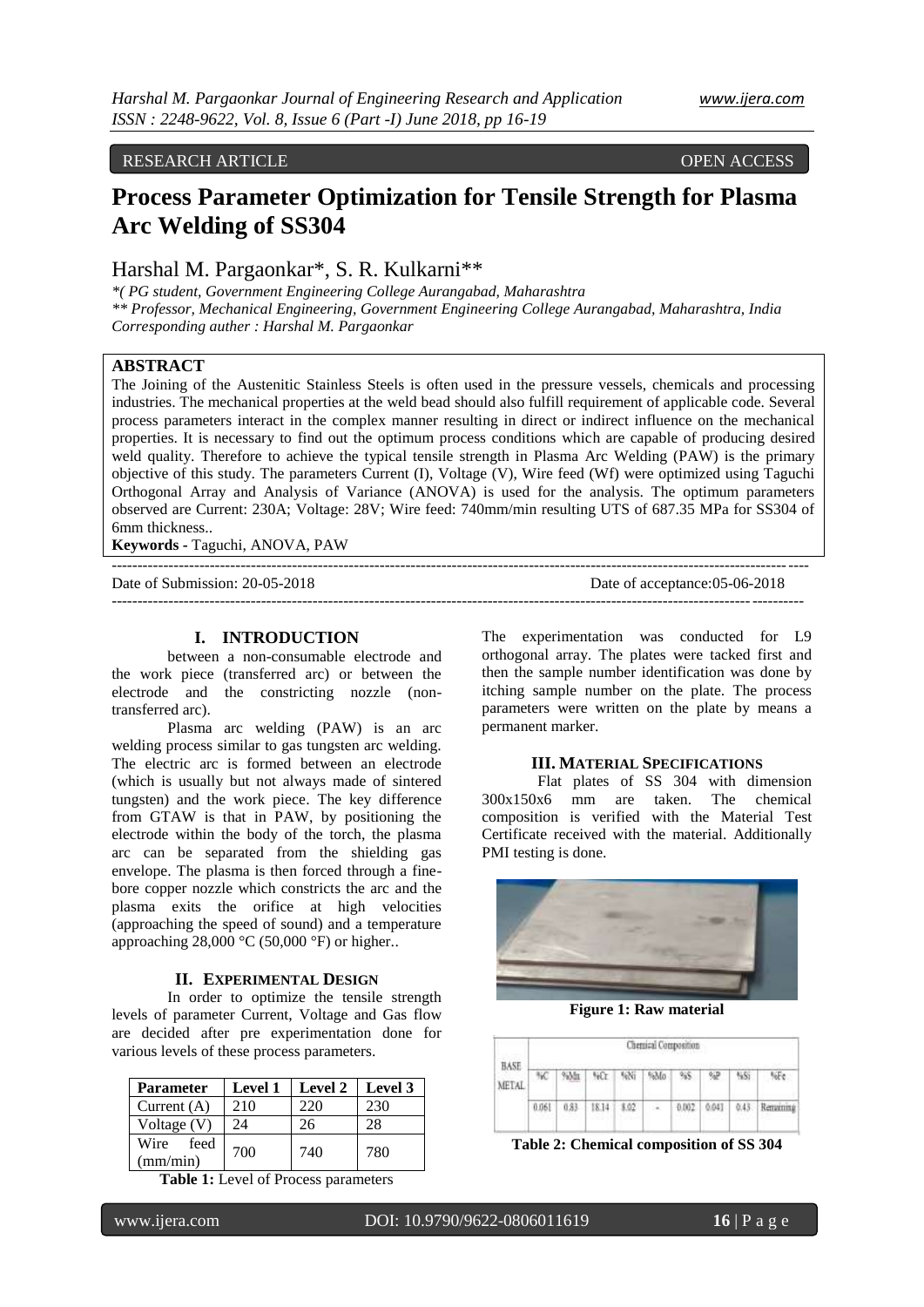# **IV. TESTING AND ANALYSIS OF RESULTS**

The samples were tested for non destructive testing such as Visual Inspection, Dye Penetration Testing and Radiographic Testing> The reports are examined certified Level-II inspector and all the results are found satisfactory.

The tensile test was conducted with reference to standard ASTM A370-2017. Following are the obtained resultsFigure captions appear below the figure, are flush left, and are in lower case letters. When referring to a figure in the body of the text, the abbreviation "Fig." is used. Figures should be numbered in the order they appear in the text.

| Sample no | Ultimate Tensile Strength in<br>MPa |  |  |  |
|-----------|-------------------------------------|--|--|--|
|           | 650.14                              |  |  |  |
|           | 616.16                              |  |  |  |
| з         | 684.09                              |  |  |  |
| 4         | 645.11                              |  |  |  |
| 5         | 653.08                              |  |  |  |
| 6         | 642.19                              |  |  |  |
|           | 654.44                              |  |  |  |
| 8         | 640.35                              |  |  |  |
| ۹         | 667.53                              |  |  |  |

**Table 3: Results of Tensile Test**

Table captions appear centered above the table in upper and lower case letters. When referring to a table in the text, no abbreviation is used and "Table" is capitalized.

#### **V. ANALYSIS OF RESULTS**

Taguchi method uses a statistical measure of performance, called as signal-to-noise (S/N) ratio. The S/N ratio is a logarithmic function of desired output serves as objective functions for optimization. The S/N ratio is the ratio of the mean (signal) to the standard deviation (noise). This ratio is a measure of robustness used to identify control factors that reduce variability in a product or process by minimizing the effects of uncontrollable factors. The standard S/N ratios generally used are categorized as Nominal the best (NB), Lower the better (LB) and Higher the better (HB). The S/N ratio for each quality characteristic can be computed independently and regardless of the category of the performance characteristics, a larger S/N ratio corresponds to better quality characteristics

The analysis of the result was done by using Minitab17 software.



**Figure 2: Means Plot for Tensile Test from MINITAB 17**

Shows the variation of a particular factor away from the mean value. The more the deviation the greater is the effect of the factor on the response. Here current at level 3,Voltage at level 3,wire feed at level 2 observed to be most effective with the response Ultimate Tensile Strength.

ANOVA calculation for ultimate tensile strength The analysis of variants was done using Minitab 17 software. Following results are obtained.

| Source    | DF. | 55.    | Mean of Squares | F.    | % Contribution |
|-----------|-----|--------|-----------------|-------|----------------|
| Current   |     | 3247.4 | 1623.72         | 10.35 | 67.825         |
| Voltage   |     | 1049.7 | 524.83          | 3.35  | 21.92          |
| Wire feed |     | 177    | 88.49           | 0.56  | 3.69           |
| Error     |     | 313.8  | 156.89          |       |                |
| Total     |     | 4787.9 |                 |       |                |

**Table 4: ANOVA results**

From the above results It can be seen that the Current being most dominant factor with percentage contribution of 67.825%, followed by Voltage with 21.92% and Wire feed with 3.69% contribution on ultimate tensile strength.

Regression Analysis

The regression model for the tensile strength is calculated from software MINITAB 17.

#### $UTS = -109 + 2.282 I + 6.59 V + 0.100 W_f$

The calculations are done for Predicted values of Ultimate Tensile stress are done and observed against the actual values of UTS. We could get following graphical relation



**Figure 3: Predicted Vs Observed values of UTS**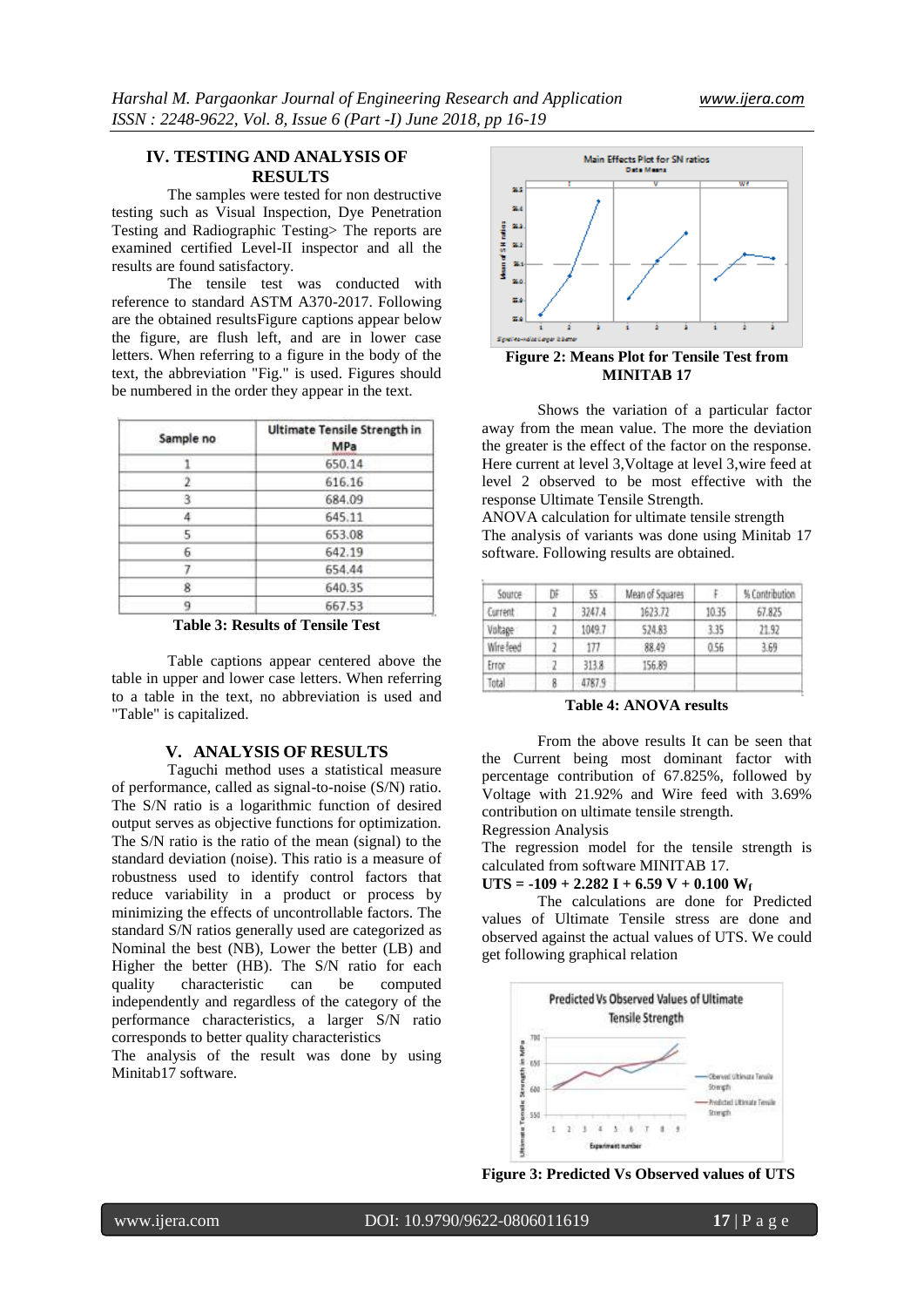Confirmation of Experiments

The confirmation of experiment is done with the process parameters Current:230A, Voltage 28V and wire feed 740 mm/min.

Three samples were welded on the same parameter setting and the samples were tested. The testing results were as follows.

|                            | Sample 1 | Sample 2 | Sample 3 |
|----------------------------|----------|----------|----------|
| Observed Value of UTS(MPa) | 686.14   | 680.33   | 682.68   |
| Predicted Value UTS(MPa)   |          | 674.38   |          |

**Table 5: Confirmation Test Results**

## **VI. CONCLUSION**

The present work is concerned determining the optimum parameters for tensile strength for Plasma Arc Welding.

After the experimentation it was observed that the maximum tensile strength is achieved 687.53 MPa for the current as 230A, voltage as 28V and wire feed as 740 mm/min.

These results are confirmed by confirmation test taken on three samples for which tensile strength was found to be 686.14, 680.33, 682.68 MPa

The ANOVA analysis gives result that the current is the most dominant factor for tensile strength with 67.825% contribution followed by voltage with 21.92% contribution.

#### **ACKNOWLEDGEMENTS**

I wish to express my deep sense of gratitude to my guide Prof. S. R. Kulkarni for her valuable guidance and constructive suggestions for the completion of this work

I am also grateful to our Principal Dr. P. B. Murnal and Head of Department of Mechanical Engineering Dr. S. B. Chikalthankar for their constant encouragement and motivations..

#### **REFERENCES**

- [1]. G.Magudeeswaran, Sreehari R. Nair,L.Sundar,N. Harikannan "Optimization of process parameters of the activated tungsten inert gas welding for aspect ratio of UNS S32205 duplex stainless steel welds" Elsevier 25 July 2014.
- [2]. P.Bharatha, V.G. sridharb, M. Senthil Kumar, "Optimization of 316 stainless steel weld joint characteristics using taguchi technique", 12th Global Congress on Manufacturing and Management, GCMM 2014, Procedia engineering 97 ( 2014 ), pp.881 – 891.
- [3]. Z.h.Rao,S.M.Liao and H.L.Tsai studied "Effects of shielding gas compositions on arc plasma and metal transfer in gas metal arc welding" journal of applied physics 107,0044902(2010)
- [4]. Ugur Esme, Melih Bayramoglu, Yugut Kazancoglu, Sueda Ozgun, "optimization of weld bead geometry in tig welding process using grey relation analysis and taguchi method", MTAEC9, 43(3)143(2009), ISSN 1580-2949, pp.143-149.
- [5]. S.M.Ahir, N.B.Patel, K.A.Patel, "Experimental" Investigation of welding distortion of Austenitic Stainless Steel 316 in TIG Welding", IJARIIE, Vol. 1 Issue 2, 2015, ISSN 2395-4396, pp.123-129
- [6]. Vedprakash Singh, Vijay Patel, "Experimental investigation of GTAW for austenitic stainless steel using DOE", International Journal for Technological Research in Engineering Vol.1, Issue 9, May 2014, ISSN (Online): 2347-4718, pp.991-995
- [7]. Vijay Gohel, Jatin Makwana, Riteshkumar Ranjan, "Optimization of process parameter for tensile strength and hardness of S.S 304 by TIG welding", International Journal of Engineering Development and Research, Vol. 4, Issue 2,2016, ISSN: 2321-9939, pp.756- 760.
- [8]. 8] Prashant S. Lugade, Manish J Deshmukh, "Optimization of Process Parameters of Activated Tungsten Inert Gas (A-TIG) Welding for Stainless Steel 304L using Taguchi Method", International Journal of Engineering Research and General Science, Vol. 3, Issue 3, May-June, 2015, ISSN 2091- 2730, pp.854-860.
- [9]. J.Pasupathy, V.Ravisankar, C. Senthilkumar, "Parametric Optimization of TIG Welding of Galvanized Steel with AA1050 Using Taguchi Method", International Journal of Science and Research(IJSR), Volume 3, Issue 5, May 2014, ISSN 2319-7064, pp.1011-1015
- [10]. Mallikarjun Kallimatha, G Rajendrab , S. Sathish, ""TIG Welding Al6061 using Taguchi and Regression analysis methods", International Journal of Engineering Research ISSN:2319-6890)(online), Volume No.3 Issue No: Special 1, 22nd March 2014 pp.151-154
- [11]. J.Pasupathy, V.Ravisankar, C. Senthilkumar, "Parametric Optimization of TIG Welding of Galvanized Steel with AA1050 Using Taguchi Method", International Journal of Science and Research(IJSR), Volume 3, Issue 5, May 2014, ISSN 2319-7064, pp.1011- 1015.